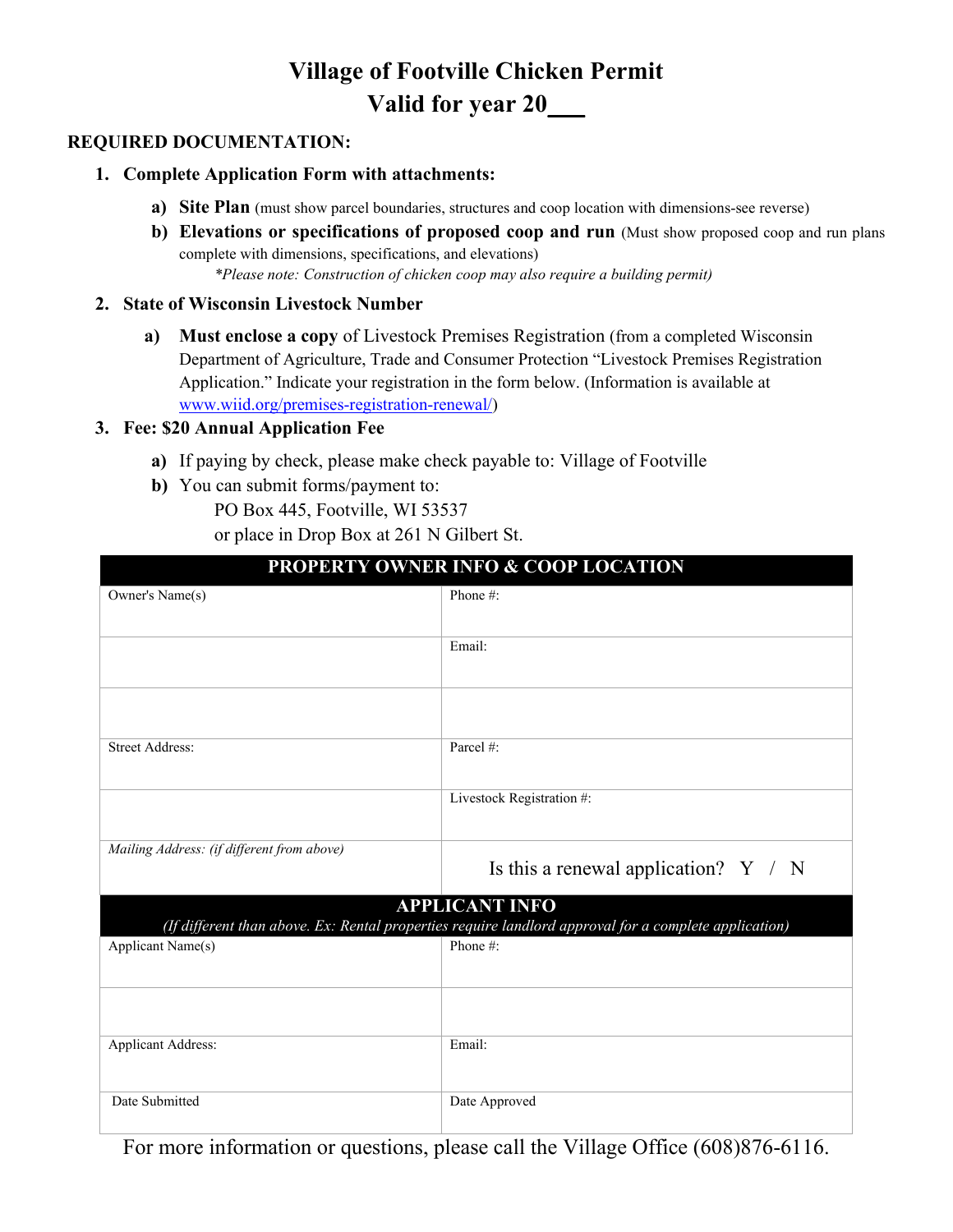# **Scaled Drawing (Required)**

#### **Show**

- Property Lines & North Arrow
- Your House & Accessory Structures
- Coop & Run Location
- All Setbacks

### **Set-backs**

- Coops or cages must be at least 20 feet from the door or window of any dwelling or occupied structure other that the owner's dwelling.
- Coops and cages shall not be located within 10 feet of a side yard or rear yard lot line.
- All chicken coops must be located in the backyard of the residence.
- The coop and run combined area may not exceed 120 square feet in size.
- The chicken coop building shall not exceed 20 square feet.
- All construction and electrical work done on the coop shall be subject to the building codes and regulations of the Village of Footville, including the issuance of required building and electrical permits as applicable.